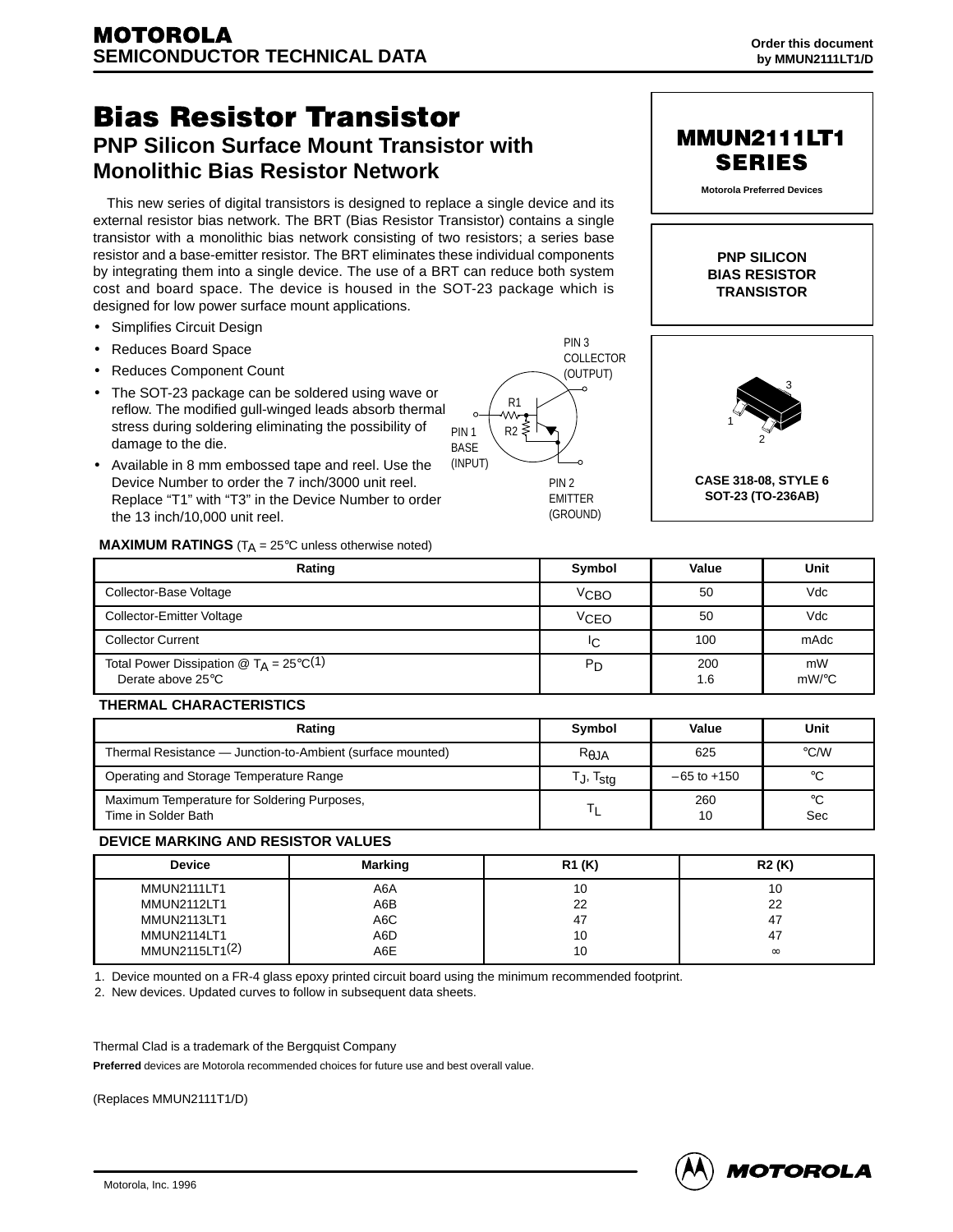### MMUN2111LT1 SERIES

### **DEVICE MARKING AND RESISTOR VALUES** (Continued)

| <b>Device</b>              | <b>Marking</b> | R1 (K) | <b>R2 (K)</b> |
|----------------------------|----------------|--------|---------------|
| MMUN2116LT1 <sup>(2)</sup> | A6F            | 4.7    | $\infty$      |
| MMUN2130LT1 <sup>(2)</sup> | A6G            | 1.0    | 1.0           |
| MMUN2131LT1 <sup>(2)</sup> | A6H            | 2.2    | 2.2           |
| MMUN2132LT1 <sup>(2)</sup> | L∂A            | 4.7    | 4.7           |
| MMUN2133LT1 <sup>(2)</sup> | A6K            | 4.7    | 47            |
| MMUN2134LT1 <sup>(2)</sup> | A6L            | 22     |               |

**ELECTRICAL CHARACTERISTICS** (T. = 25°C unless otherwise noted)

| Characteristic                                                                                                                                                                                                                                              |                                                                                                                                                                                        | Symbol        | Min                                                                | Typ                                                                    | Max                                                                         | Unit |
|-------------------------------------------------------------------------------------------------------------------------------------------------------------------------------------------------------------------------------------------------------------|----------------------------------------------------------------------------------------------------------------------------------------------------------------------------------------|---------------|--------------------------------------------------------------------|------------------------------------------------------------------------|-----------------------------------------------------------------------------|------|
| OFF CHARACTERISTICS                                                                                                                                                                                                                                         |                                                                                                                                                                                        |               |                                                                    |                                                                        |                                                                             |      |
| Collector-Base Cutoff Current ( $VCB = 50$ V, I $E = 0$ )                                                                                                                                                                                                   |                                                                                                                                                                                        | <b>ICBO</b>   |                                                                    |                                                                        | 100                                                                         | nAdc |
| Collector-Emitter Cutoff Current ( $VCE = 50 V$ , I <sub>B</sub> = 0)                                                                                                                                                                                       |                                                                                                                                                                                        | <b>ICEO</b>   |                                                                    |                                                                        | 500                                                                         | nAdc |
| <b>Emitter-Base Cutoff Current</b><br>$(VEB = 6.0 V, I_C = 0)$                                                                                                                                                                                              | MMUN2111LT1<br>MMUN2112LT1<br>MMUN2113LT1<br>MMUN2114LT1<br><b>MMUN2115LT1</b><br>MMUN2116LT1<br>MMUN2130LT1<br>MMUN2131LT1<br><b>MMUN2132LT1</b><br><b>MMUN2133LT1</b><br>MMUN2134LT1 | <b>IEBO</b>   |                                                                    |                                                                        | 0.5<br>0.2<br>0.1<br>0.2<br>0.9<br>1.9<br>4.3<br>2.3<br>1.5<br>0.18<br>0.13 | mAdc |
|                                                                                                                                                                                                                                                             | Collector-Base Breakdown Voltage ( $I_C = 10 \mu A$ , $I_E = 0$ )                                                                                                                      |               | 50                                                                 |                                                                        |                                                                             | Vdc  |
| Collector-Emitter Breakdown Voltage <sup>(3)</sup> ( $I_C = 2.0$ mA, $I_B = 0$ )                                                                                                                                                                            |                                                                                                                                                                                        | $V_{(BR)CEO}$ | 50                                                                 |                                                                        |                                                                             | Vdc  |
| <b>ON CHARACTERISTICS(3)</b>                                                                                                                                                                                                                                |                                                                                                                                                                                        |               |                                                                    |                                                                        |                                                                             |      |
| <b>DC Current Gain</b><br>$(VCE = 10 V, I_C = 5.0 mA)$                                                                                                                                                                                                      | MMUN2111LT1<br>MMUN2112LT1<br>MMUN2113LT1<br>MMUN2114LT1<br><b>MMUN2115LT1</b><br>MMUN2116LT1<br>MMUN2130LT1<br>MMUN2131LT1<br><b>MMUN2132LT1</b><br>MMUN2133LT1<br>MMUN2134LT1        | hFE           | 35<br>60<br>80<br>80<br>160<br>160<br>3.0<br>8.0<br>15<br>80<br>80 | 60<br>100<br>140<br>140<br>250<br>250<br>5.0<br>15<br>27<br>140<br>130 | —<br>—                                                                      |      |
| Collector-Emitter Saturation Voltage ( $I_C = 10$ mA, $I_E = 0.3$ mA)<br>$(I_C = 10 \text{ mA}, I_B = 5 \text{ mA})$ MMUN2130LT1/MMUN2131LT1<br>$(I_C = 10 \text{ mA}, I_B = 1 \text{ mA})$ MMUN2115LT1/MMUN2116LT1/<br>MMUN2132LT1/MMUN2133LT1/MMUN2134LT1 |                                                                                                                                                                                        | VCE(sat)      |                                                                    |                                                                        | 0.25                                                                        | Vdc  |
| Output Voltage (on)<br>$(V_{CC} = 5.0 V, V_B = 2.5 V, R_L = 1.0 k\Omega)$<br>$(V_{\text{CC}} = 5.0 \text{ V}, V_{\text{B}} = 3.5 \text{ V}, R_{\text{I}} = 1.0 \text{ k}\Omega)$                                                                            | MMUN2111LT1<br>MMUN2112LT1<br>MMUN2114LT1<br>MMUN2115LT1<br>MMUN2116LT1<br>MMUN2130LT1<br>MMUN2131LT1<br><b>MMUN2132LT1</b><br>MMUN2133LT1<br>MMUN2134LT1<br>MMUN2113LT1               | VOL           |                                                                    | $\frac{1}{1}$<br>$\frac{1}{1}$                                         | 0.2<br>0.2<br>0.2<br>0.2<br>0.2<br>0.2<br>0.2<br>0.2<br>0.2<br>0.2<br>0.2   | Vdc  |

2. New devices. Updated curves to follow in subsequent data sheets.

3. Pulse Test: Pulse Width <  $300 \,\mu s$ , Duty Cycle <  $2.0\%$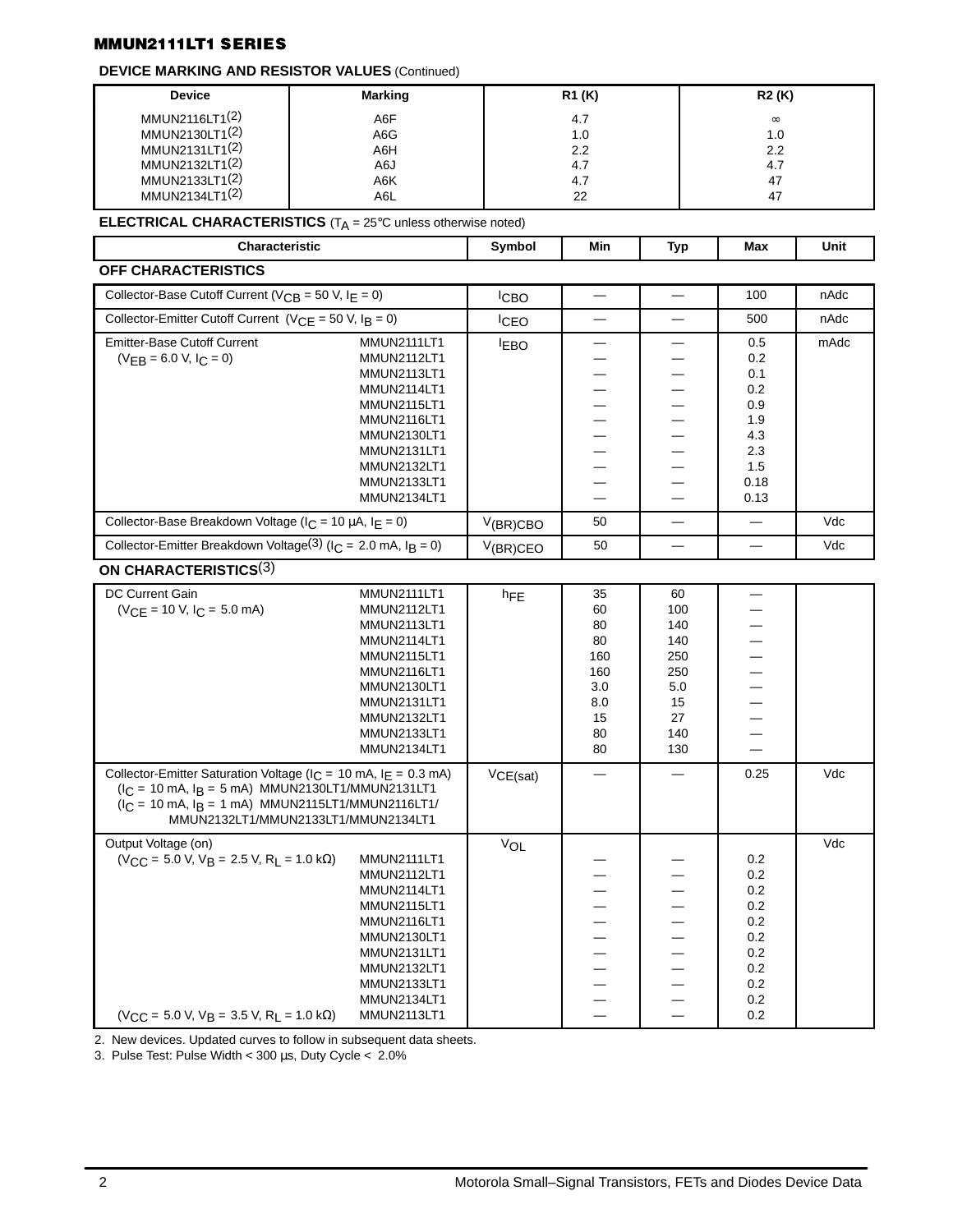**ELECTRICAL CHARACTERISTICS** (T<sub>A</sub> = 25°C unless otherwise noted) (Continued)

| Characteristic                                                                                                                                                                                                                                                                                                                                                                                     | Symbol          | Min                                                                          | <b>Typ</b>                                                          | Max                                                                       | <b>Unit</b> |
|----------------------------------------------------------------------------------------------------------------------------------------------------------------------------------------------------------------------------------------------------------------------------------------------------------------------------------------------------------------------------------------------------|-----------------|------------------------------------------------------------------------------|---------------------------------------------------------------------|---------------------------------------------------------------------------|-------------|
| Output Voltage (off) (V <sub>CC</sub> = 5.0 V, V <sub>B</sub> = 0.5 V, R <sub>L</sub> = 1.0 kΩ)<br>$(V_{\text{CC}} = 5.0 \text{ V}, V_{\text{B}} = 0.25 \text{ V}, R_{\text{L}} = 1.0 \text{ k}\Omega)$<br>MMUN2115LT1<br>MMUN2116LT1<br>MMUN2131LT1<br><b>MMUN2132LT1</b><br>$(V_{\text{CC}} = 5.0 \text{ V}, V_{\text{B}} = 0.050 \text{ V}, R_{\text{L}} = 1.0 \text{ k}\Omega)$<br>MMUN2130LT1 | V <sub>OH</sub> | 4.9                                                                          |                                                                     |                                                                           | Vdc         |
| Input Resistor<br>MMUN2111LT1<br><b>MMUN2112LT1</b><br><b>MMUN2113LT1</b><br>MMUN2114LT1<br><b>MMUN2115LT1</b><br>MMUN2116LT1<br><b>MMUN2130LT1</b><br><b>MMUN2131LT1</b><br><b>MMUN2132LT1</b><br><b>MMUN2133LT1</b><br>MMUN2134LT1                                                                                                                                                               | R <sub>1</sub>  | 7.0<br>15.4<br>32.9<br>7.0<br>7.0<br>3.3<br>0.7<br>1.5<br>3.3<br>3.3<br>15.4 | 10<br>22<br>47<br>10<br>10<br>4.7<br>1.0<br>2.2<br>4.7<br>4.7<br>22 | 13<br>28.6<br>61.1<br>13<br>13<br>6.1<br>1.3<br>2.9<br>6.1<br>6.1<br>28.6 | $k\Omega$   |
| <b>Resistor Ratio</b><br>MMUN2111LT1/MMUN2112LT1/MMUN2113LT1<br>MMUN2114LT1<br>MMUN2115LT1/MMUN2116LT1<br>MMUN2130LT1/MMUN2131LT1/MMUN2132LT1<br><b>MMUN2133LT1</b>                                                                                                                                                                                                                                | $R_1/R_2$       | 0.8<br>0.17<br>0.8<br>0.055                                                  | 1.0<br>0.21<br>1.0<br>0.1                                           | 1.2<br>0.25<br>1.2<br>0.185                                               |             |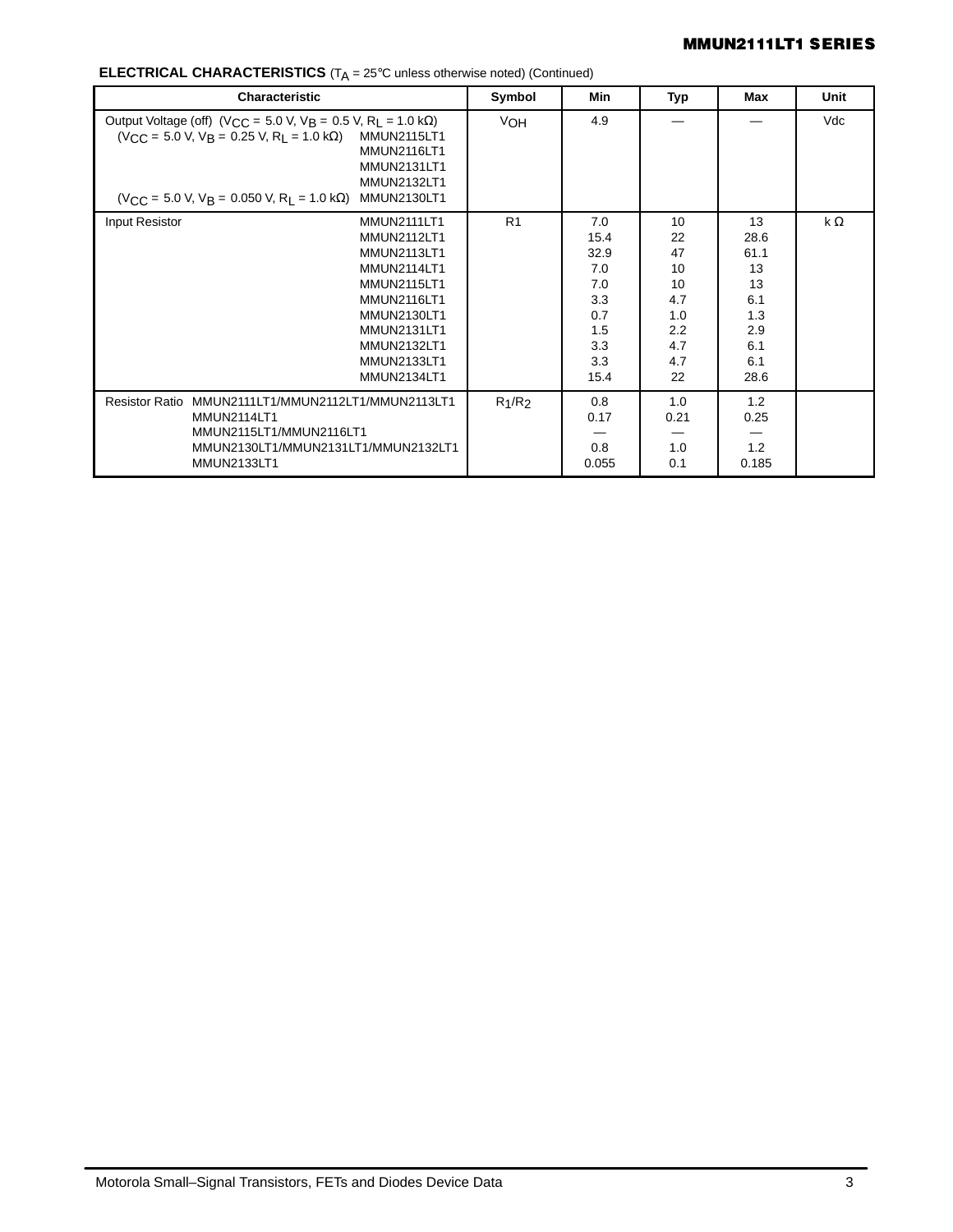

### **TYPICAL ELECTRICAL CHARACTERISTICS MMUN2111LT1**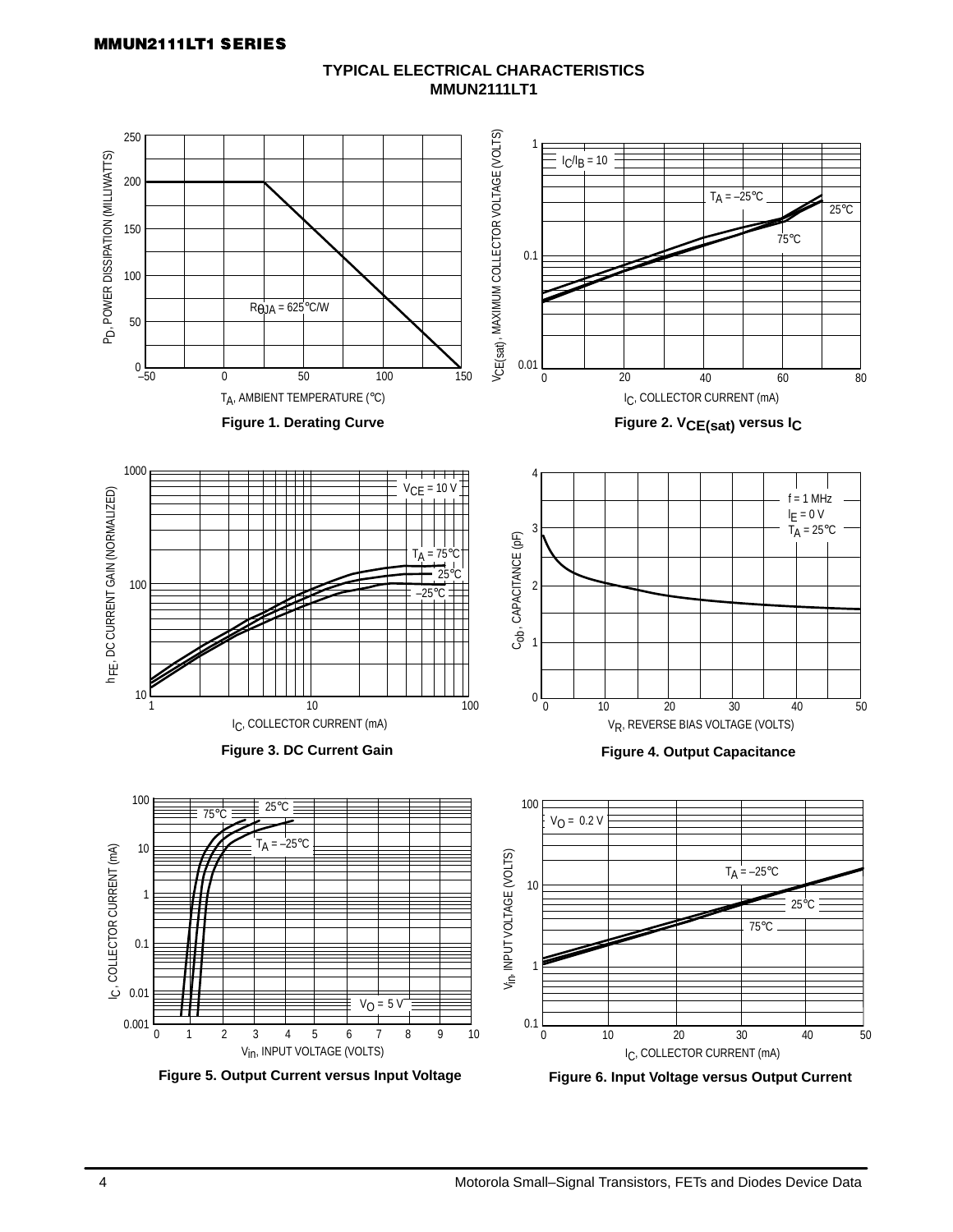## **TYPICAL ELECTRICAL CHARACTERISTICS MMUN2112LT1**





**Figure 11. Input Voltage versus Output Current**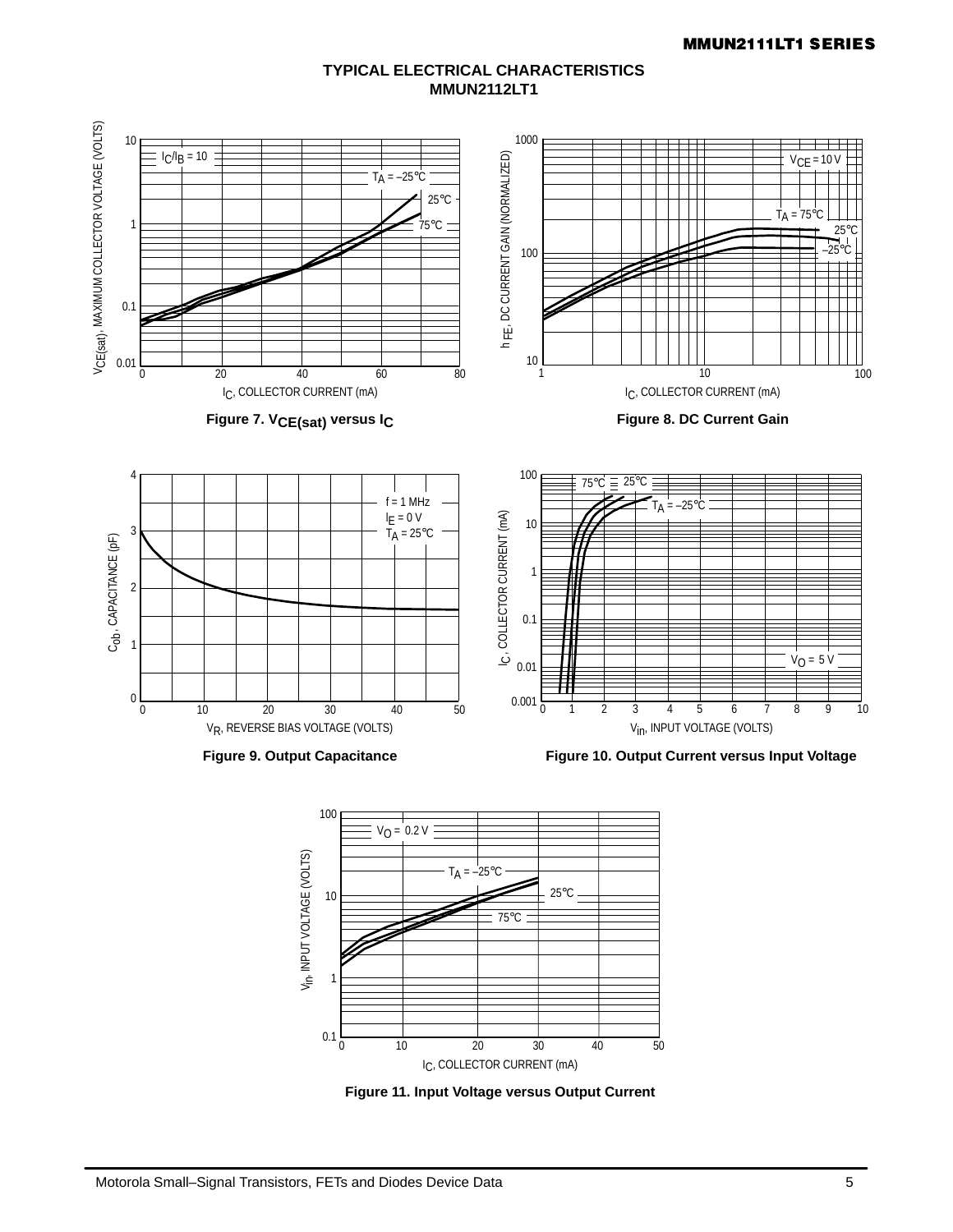### **TYPICAL ELECTRICAL CHARACTERISTICS MMUN2113LT1**



**Figure 14. Output Capacitance**

**Figure 15. Output Current versus Input Voltage**



**Figure 16. Input Voltage versus Output Current**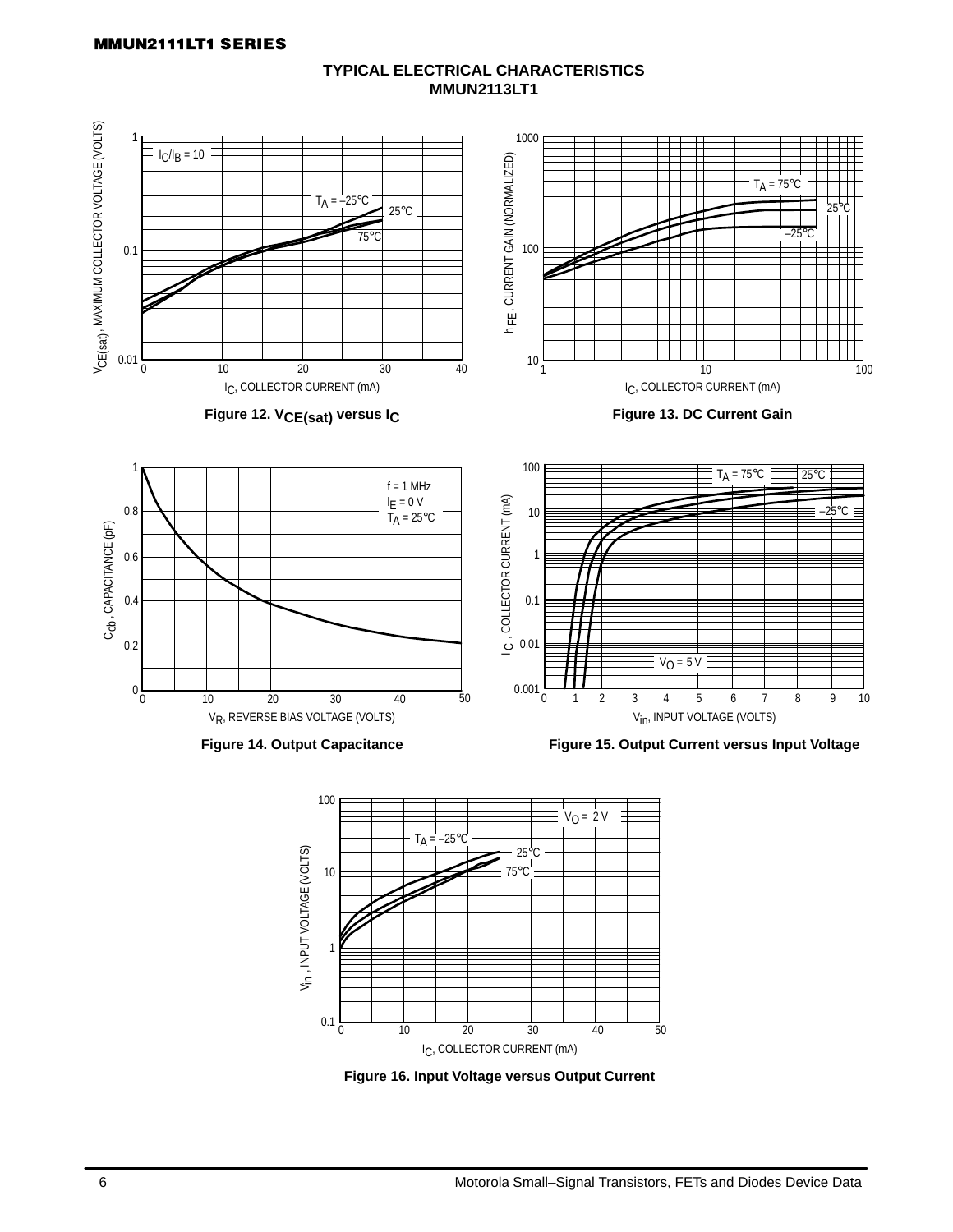### **TYPICAL ELECTRICAL CHARACTERISTICS MMUN2114LT1**



**Figure 21. Input Voltage versus Output Current**

**Figure 22. Inexpensive, Unregulated Current Source**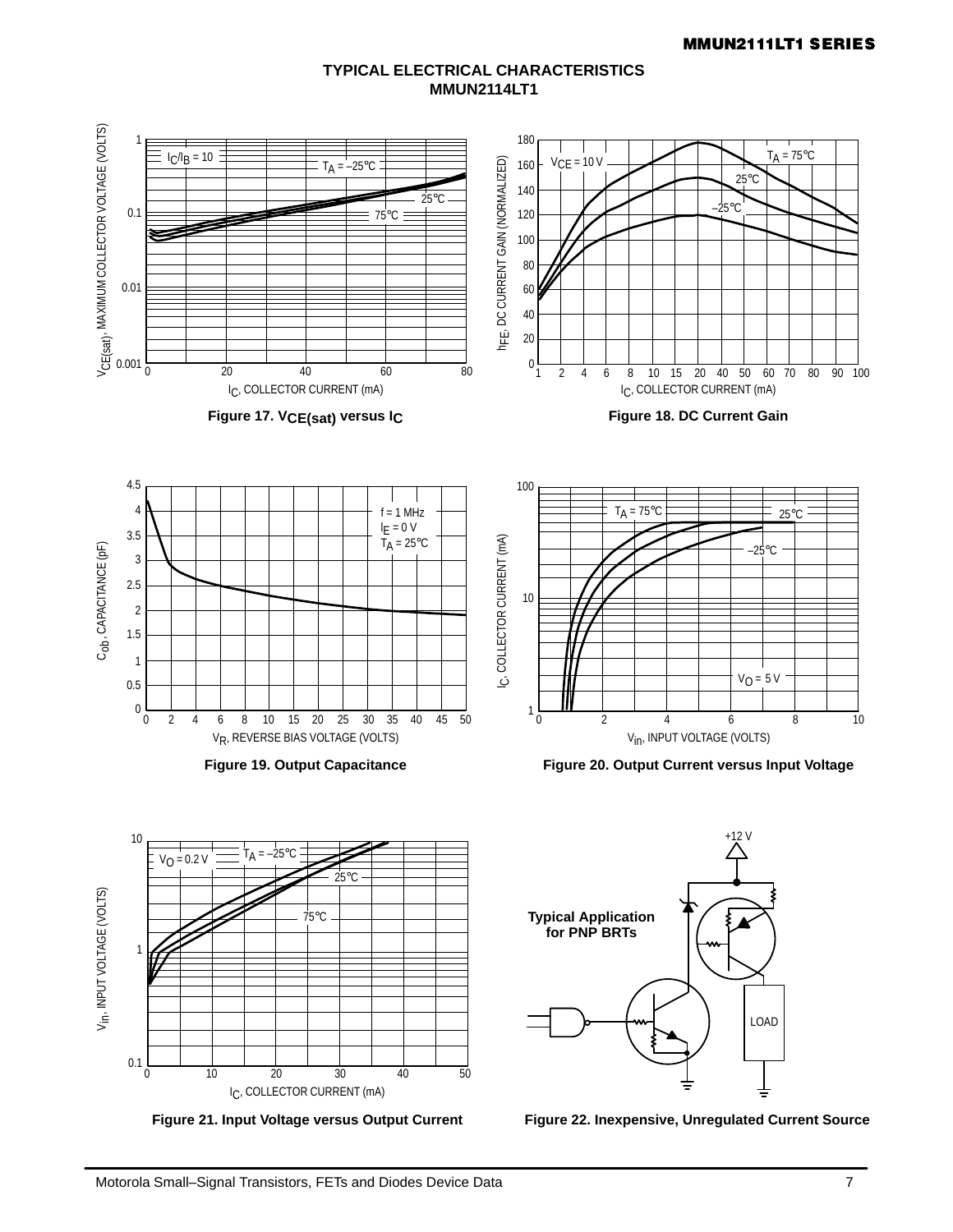### **INFORMATION FOR USING THE SOT-23 SURFACE MOUNT PACKAGE**

#### **MINIMUM RECOMMENDED FOOTPRINT FOR SURFACE MOUNTED APPLICATIONS**

Surface mount board layout is a critical portion of the total design. The footprint for the semiconductor packages must be the correct size to insure proper solder connection interface between the board and the package. With the correct pad geometry, the packages will self align when subjected to a solder reflow process.



**SOT–23**

#### **SOT-23 POWER DISSIPATION**

The power dissipation of the SOT-23 is a function of the pad size. This can vary from the minimum pad size for soldering to the pad size given for maximum power dissipation. Power dissipation for a surface mount device is determined by  $T_{J(max)}$ , the maximum rated junction temperature of the die,  $\overline{R}_{\theta J}$ , the thermal resistance from the device junction to ambient; and the operating temperature, TA. Using the values provided on the data sheet,  $P_D$  can be calculated as follows:

$$
P_D = \frac{T_{J(max)} - T_A}{R_{\theta J A}}
$$

The values for the equation are found in the maximum ratings table on the data sheet. Substituting these values into the equation for an ambient temperature  $T_A$  of 25 $\degree$ C, one can calculate the power dissipation of the device which in this case is 200 milliwatts.

$$
P_D = \frac{150\degree C - 25\degree C}{625\degree C/W} = 200 \text{ milliwatts}
$$

The 625°C/W assumes the use of the recommended footprint on a glass epoxy printed circuit board to achieve a power dissipation of 200 milliwatts. Another alternative would be to use a ceramic substrate or an aluminum core board such as Thermal Clad™. Using a board material such as Thermal Clad, a power dissipation of 400 milliwatts can be achieved using the same footprint.

#### **SOLDERING PRECAUTIONS**

The melting temperature of solder is higher than the rated temperature of the device. When the entire device is heated to a high temperature, failure to complete soldering within a short time could result in device failure. Therefore, the following items should always be observed in order to minimize the thermal stress to which the devices are subjected.

- Always preheat the device.
- The delta temperature between the preheat and soldering should be 100°C or less.\*
- When preheating and soldering, the temperature of the leads and the case must not exceed the maximum temperature ratings as shown on the data sheet. When using infrared heating with the reflow soldering method, the difference should be a maximum of 10°C.
- The soldering temperature and time should not exceed 260°C for more than 10 seconds.
- When shifting from preheating to soldering, the maximum temperature gradient should be 5°C or less.
- After soldering has been completed, the device should be allowed to cool naturally for at least three minutes. Gradual cooling should be used as the use of forced cooling will increase the temperature gradient and result in latent failure due to mechanical stress.
- Mechanical stress or shock should not be applied during cooling

\* Soldering a device without preheating can cause excessive thermal shock and stress which can result in damage to the device.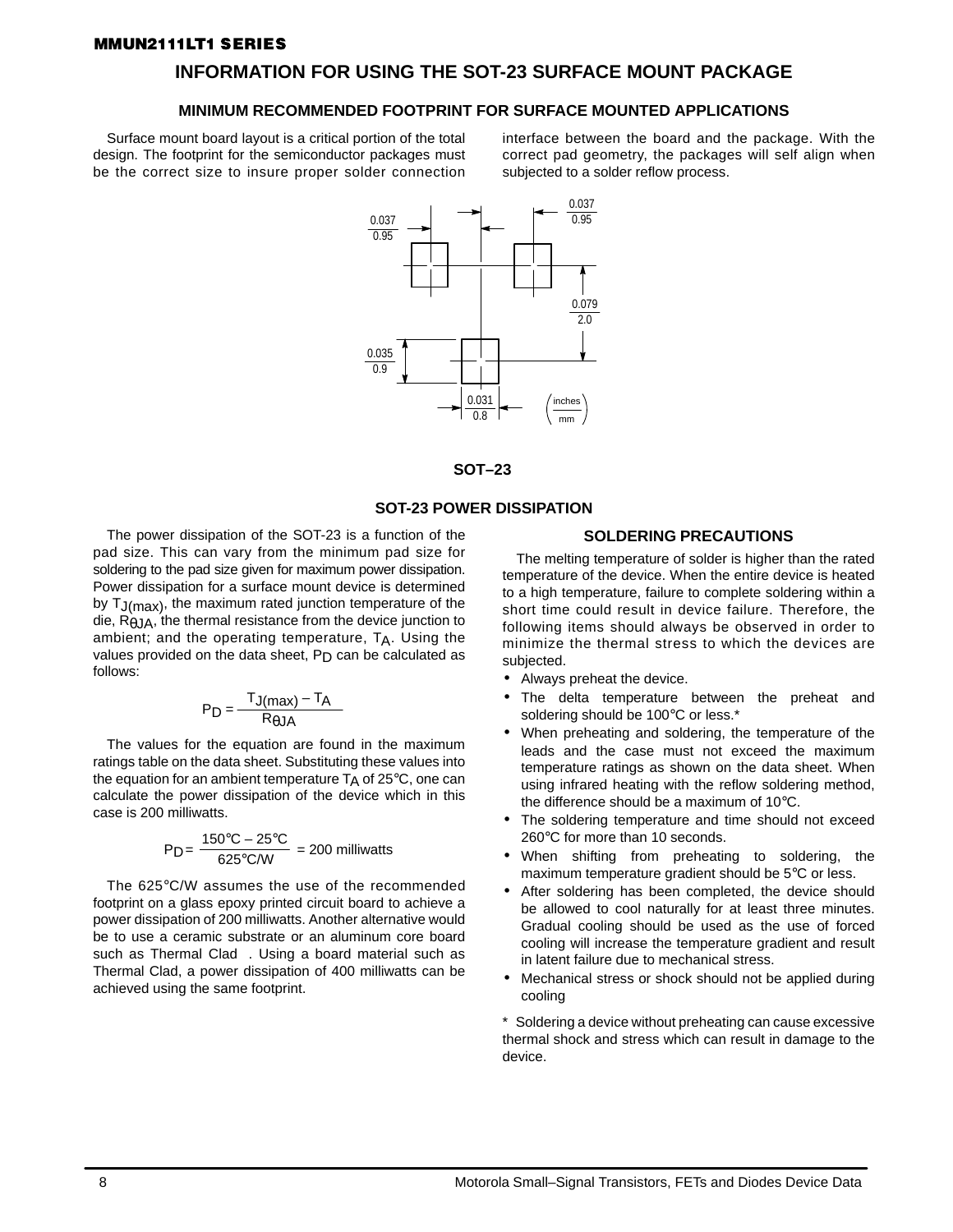#### **SOLDER STENCIL GUIDELINES**

Prior to placing surface mount components onto a printed circuit board, solder paste must be applied to the pads. A solder stencil is required to screen the optimum amount of solder paste onto the footprint. The stencil is made of brass or stainless steel with a typical thickness of 0.008 inches The stencil opening size for the surface mounted package should be the same as the pad size on the printed circuit board, i.e., a 1:1 registration.

#### **TYPICAL SOLDER HEATING PROFILE**

For any given circuit board, there will be a group of control settings that will give the desired heat pattern. The operator must set temperatures for several heating zones, and a figure for belt speed. Taken together, these control settings make up a heating "profile" for that particular circuit board. On machines controlled by a computer, the computer remembers these profiles from one operating session to the next. Figure 23 shows a typical heating profile for use when soldering a surface mount device to a printed circuit board. This profile will vary among soldering systems but it is a good starting point. Factors that can affect the profile include the type of soldering system in use, density and types of components on the board, type of solder used, and the type of board or substrate material being used. This profile shows temperature versus time. The line on the graph shows the actual temperature that might be experienced on the surface of a test board at or near a central solder joint. The two profiles are based on a high density and a low density board. The Vitronics SMD310 convection/infrared reflow soldering system was used to generate this profile. The type of solder used was 62/36/2 Tin Lead Silver with a melting point between 177–189°C. When this type of furnace is used for solder reflow work, the circuit boards and solder joints tend to heat first. The components on the board are then heated by conduction. The circuit board, because it has a large surface area, absorbs the thermal energy more efficiently, then distributes this energy to the components. Because of this effect, the main body of a component may be up to 30 degrees cooler than the adjacent solder joints.



**Figure 23. Typical Solder Heating Profile**